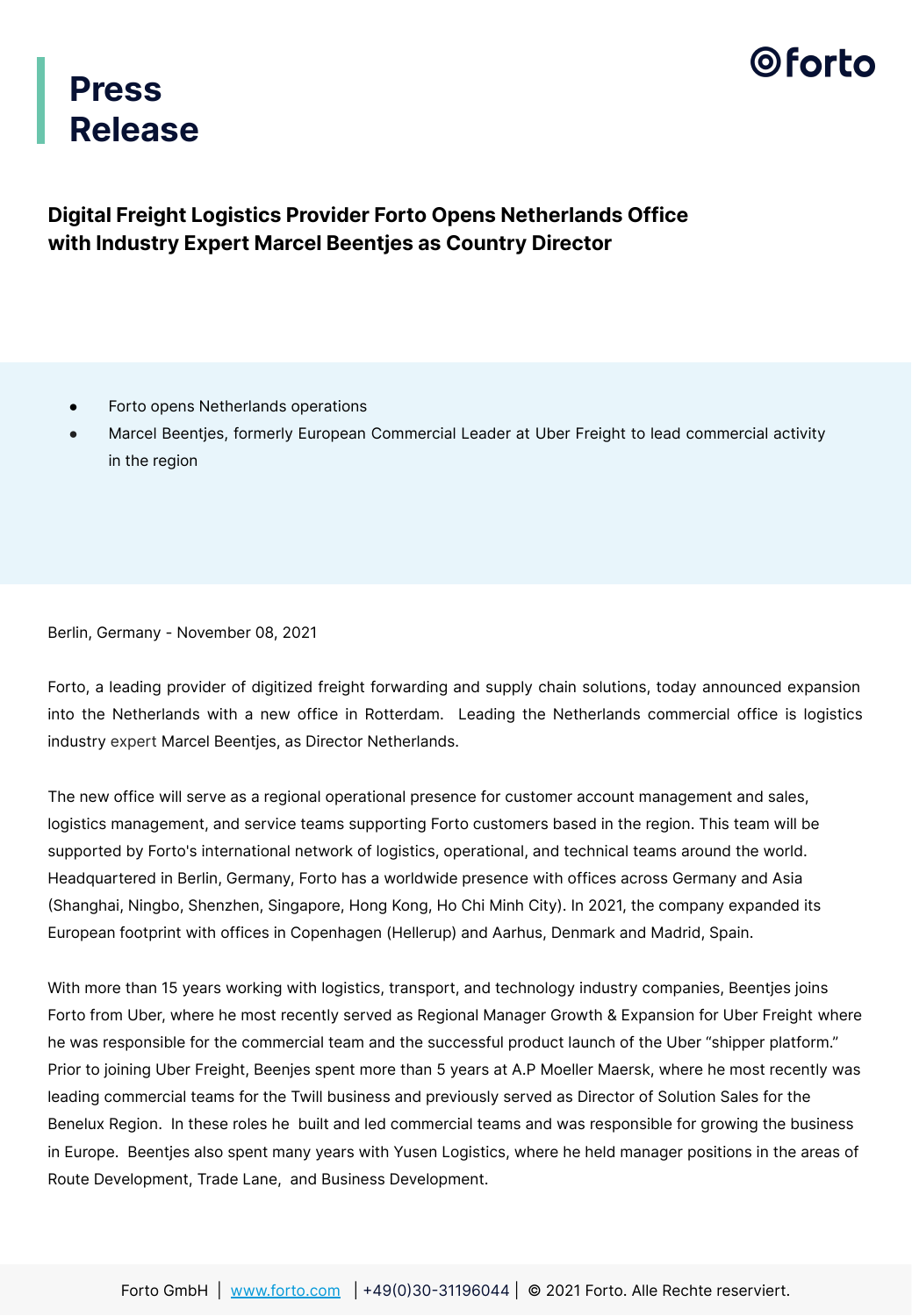## 0 forto

"Marcel brings an amazing combination of logistics and technology expertise to Forto," commented Michael Wax, CEO and co-founder of Forto. "Not only does have a deep understanding of the dynamics of the supply chain, but he has worked with companies working to drive new directions in established markets."

Forto is leading a new generation of disruptive logistics companies, using its digital platform to simplify interactions, remove process friction, and increase supply chain visibility and transparency — in turn empowering customers with better insights to make smarter decisions. Leading brands across industries ranging from fashion, furniture, and electronics are working with Forto to manage the transport of their goods. The company has also set the goal to make global trade more sustainable. Already more than half of Forto customers leverage the company's carbon-offsetting offer, and Forto has implemented the "1+1 Approach" — a program in which Forto doubles the CO2 compensation of every customer to move towards climate-positive transports.

"Forto has an assembled and amazing team of logistics, technology, and operational experts who share a common vision to drive new efficiencies and transparency in the industry," commented Beentjes. "What they have achieved so far is truly impressive and I am excited to bring their offering to the Netherlands."

#### **Central Connection Point for Global Supply Chains and Sustainability Focus**

With operations in The Netherlands, Forto is strategically placed to better serve customers at a key point of international supply chains. The Netherlands is one of Europe's largest trade hubs and is strategically located within reach of 244 Million consumers within 1000 kilometers(1). It is home to five international sea ports, with the Port of Rotterdam the largest and the Port of Antwerp the second largest port in Europe. Among its four major airports, Amsterdam Schiphol Airport ranks among the third largest cargo airport in Europe, and sits at the top of the global list of airports with the most direct international connections.(2)

The Netherlands is also driving positive change to fight against climate change with the Dutch government committed to reduce the Netherlands Greenhouse gas emissions by 49% by 2030 (3). The country's major transport hubs also have sustainability initiatives in focus with the Port Authority of Rotterdam leading the transition to sustainability energy with a range of initiatives, from pilot programs to test wind and solar power options, to installation of LED-based lighting.(4) The Schipol Royal Airport Group "aims to operate zero-emissions and zero-waste airport by 2030 (5)."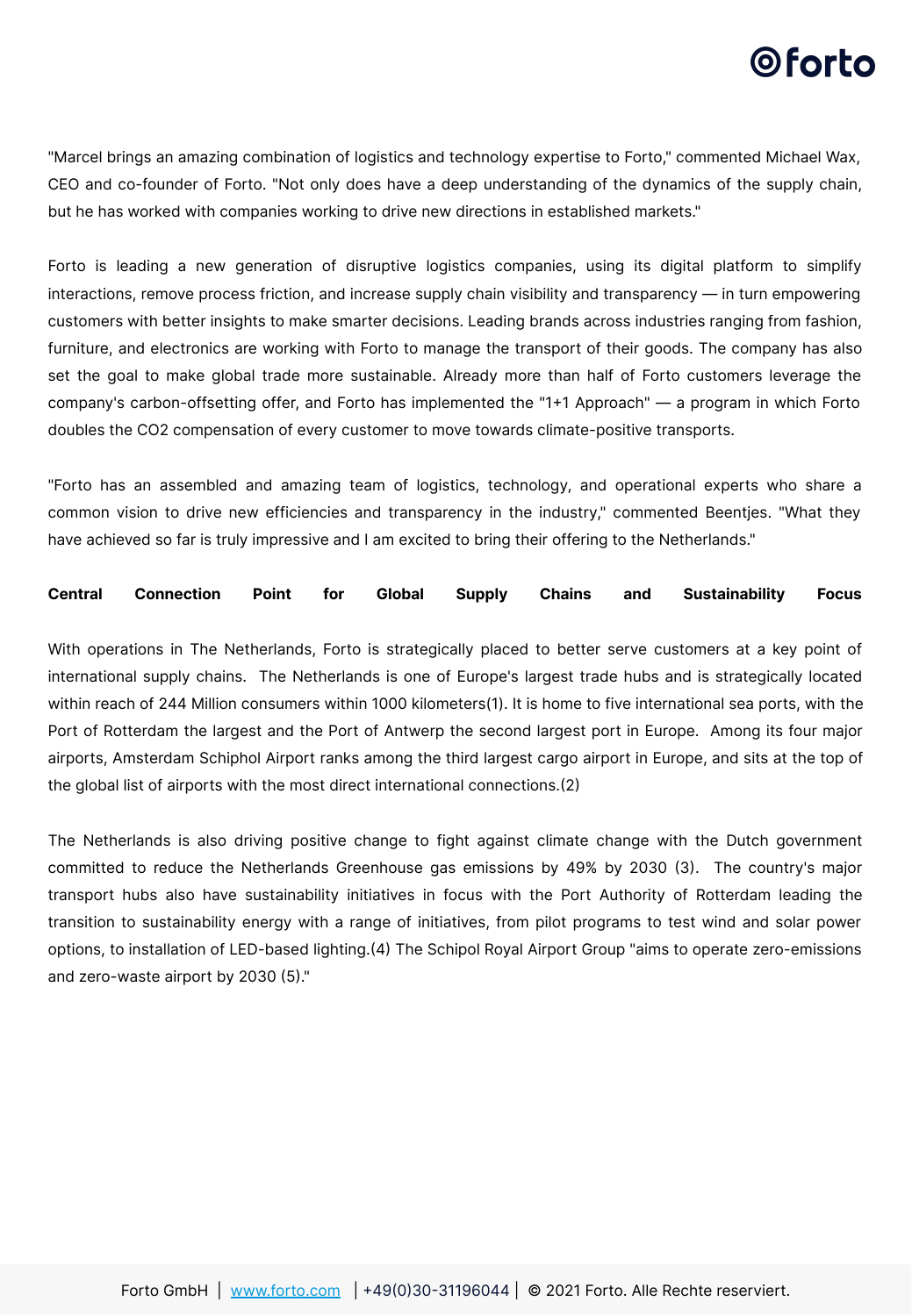# **Oforto**

#### **PR contact:**

Forto GmbH I Alexandra Koehler I Senior PR Manager I [press@forto.com](mailto:press@forto.com) I www.forto.com

\*Sources:

- 1) https://hollandinternationaldistributioncouncil.com/en/topics/logistics-hubs-europe/
- 2 https://hollandinternationaldistributioncouncil.com/en/topics/mainports/
- 3 https://www.government.nl/topics/climate-change/climate-policy
- 4 https://www.portofrotterdam.com/sites/default/files/202106/factsheet-port-of-rotterdam-building-a-sustainable-por t-en-2019.pdf
- 5 https://www.jaarverslagschiphol.nl/quality-of-life